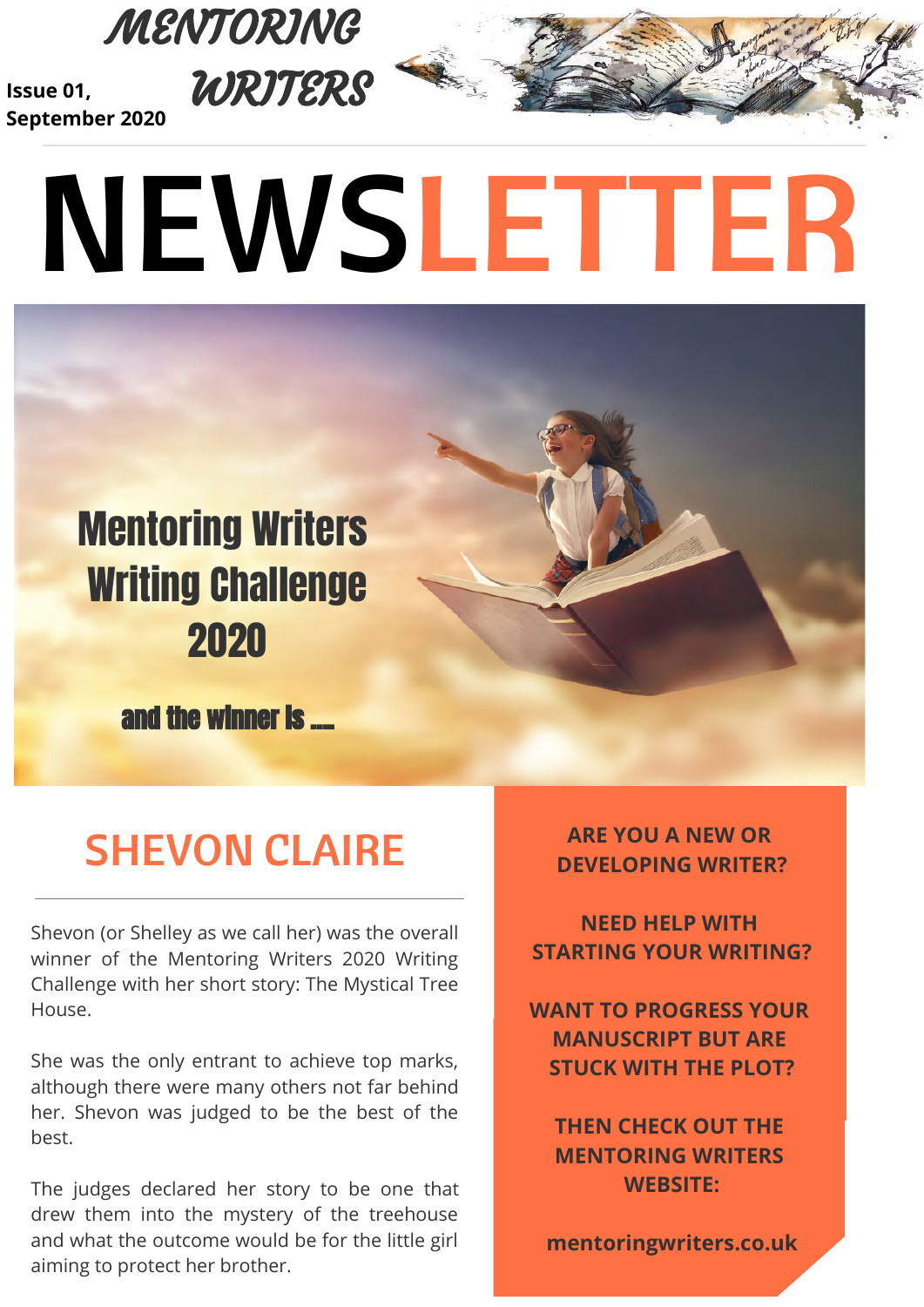

## ATTEND THE DRAMA CLUB

**Are you interested in scriptwriting?**

**A good way to discover your inner scriptwriter is to attend a drama club to see how other scriptwriters create their scripts.**

**Remember drama scripts are different from novel scripts and other types of stories.** 

**We at Mentoring Writers are developing a programme of workshops and courses** which we feel will benefit future **scriptwriters.**

**Keep checking our podcasts and Resource Box listings on our website to** find out more.

#### **MEMBERSHIPS**

JOIN THE MENTORING WRITERS MEMBERSHIP LIST AND GAIN BENEFITS WHICH WILL HELP YOU PROGRESS YOUR WRITING.

**Membership Area**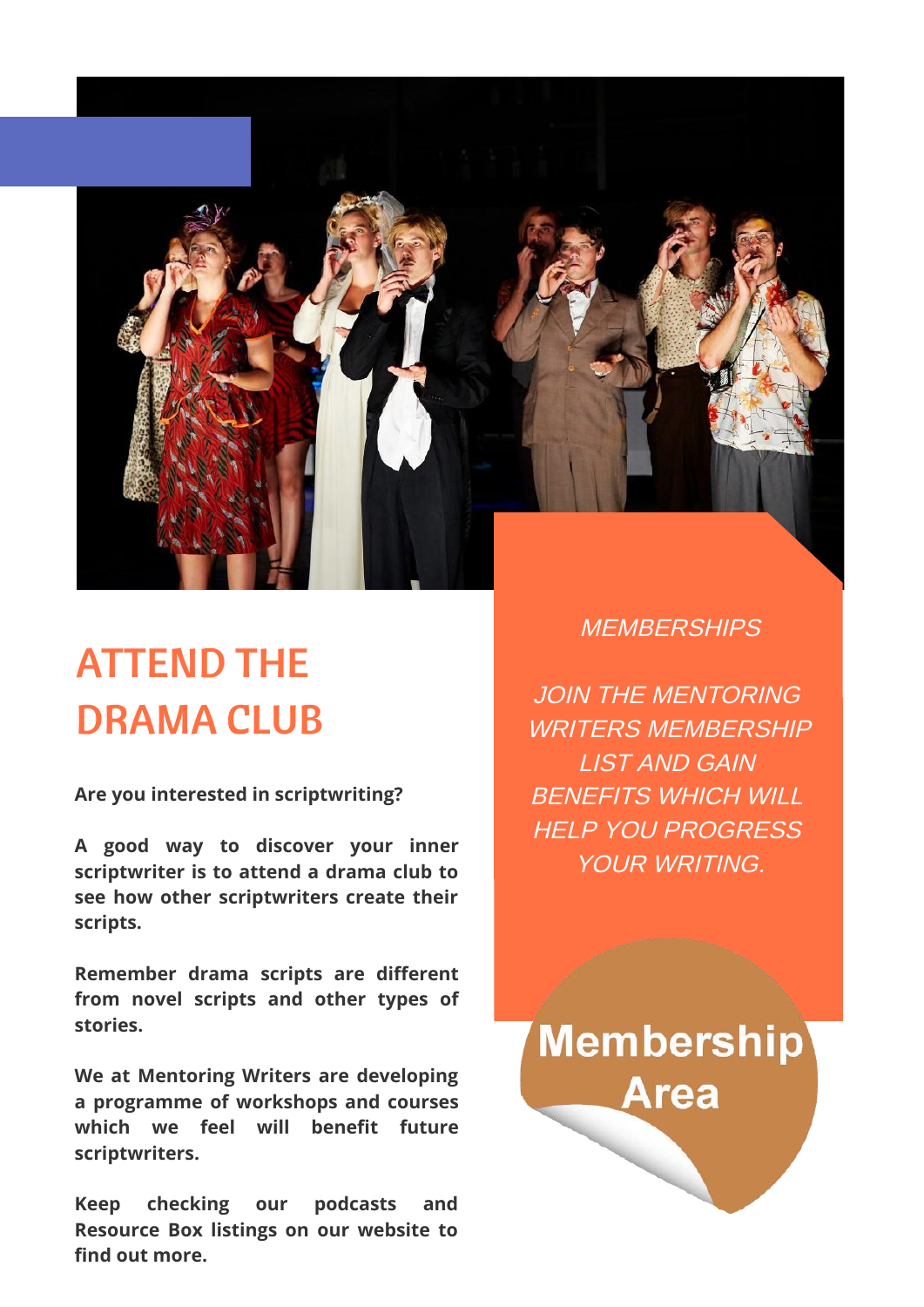## START A DAILY WRITING ROUTINE

**When you start writing it is important to plan when and where you are going to do it.**

**Often we are wrapped up with our normal busy lives meaning many people are writing words in between doing other things such as looking after the children.**

**It doesn't matter where you write as long as you try and dedicate the same amount of time each day to your craft. To help you with organising your time check out our tips, starting with the one below.**



Always carry a note book and pen with you as you never know when those bright ideas will suddenly appear?



#### WRITING ROUTINE

**Having a writing routine is important, especially when you are just starting out on your writing journey.**

**I have spent many hours putting together a plot and plan system which has helped me organise how I write.** 

**As Chief Mentor for Mentoring Writers I am able to share and pass along all I have learnt to new and developing writers in order to help them achieve their writing goals.**

Ann Brady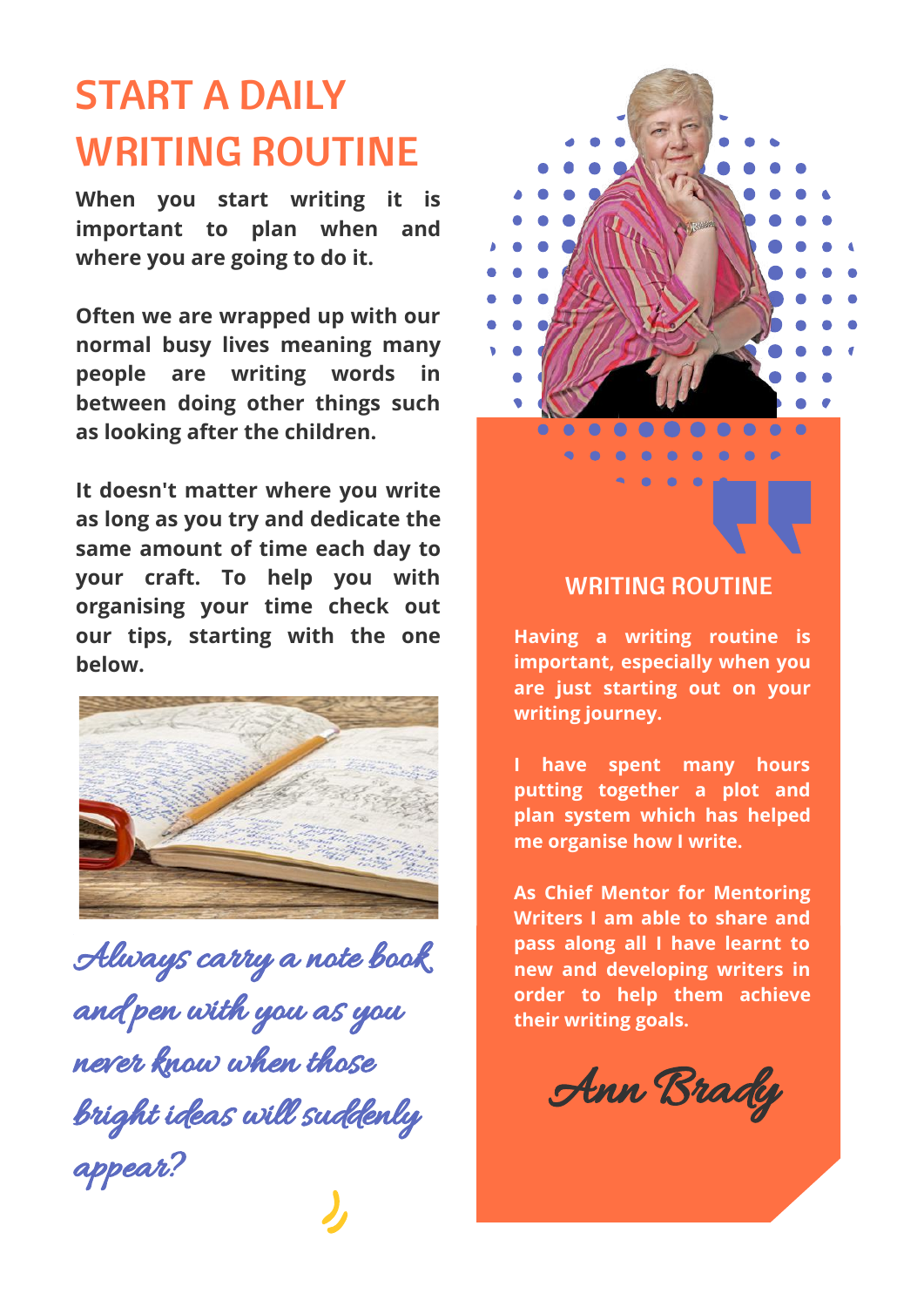

#### WRITING OUTSIDE IN NATURE

**You should aim to write a minimum of 20 minutes per day in order to achieve your writing goals. Of course, if you can do more, well that's even better.**

**Also where you write is important as well. Check out our podcast no:** 

 **'B005 Places to Write'** 

**This will help you discover the sort of places you should be looking at in order to find a more comfortable and relaxing place to write.**





#### **WRITER'S BLOCK**

**And when writer's block hits you, get up and get out. Do whatever you can to take your mind away from your writing problem.**

**Go shopping, clean the house, go for a run or a bike ride. Take time out and after you have cleared your mind come back and face that keyboard once again.** 

**You will be surprised how clear your mind is and how refreshed you feel.**

**Want some ridiculous simple tips to help you write a book? Then check out our blog of the same title at this link: https://www.mentoringwriters.co.uk/simpletips.html**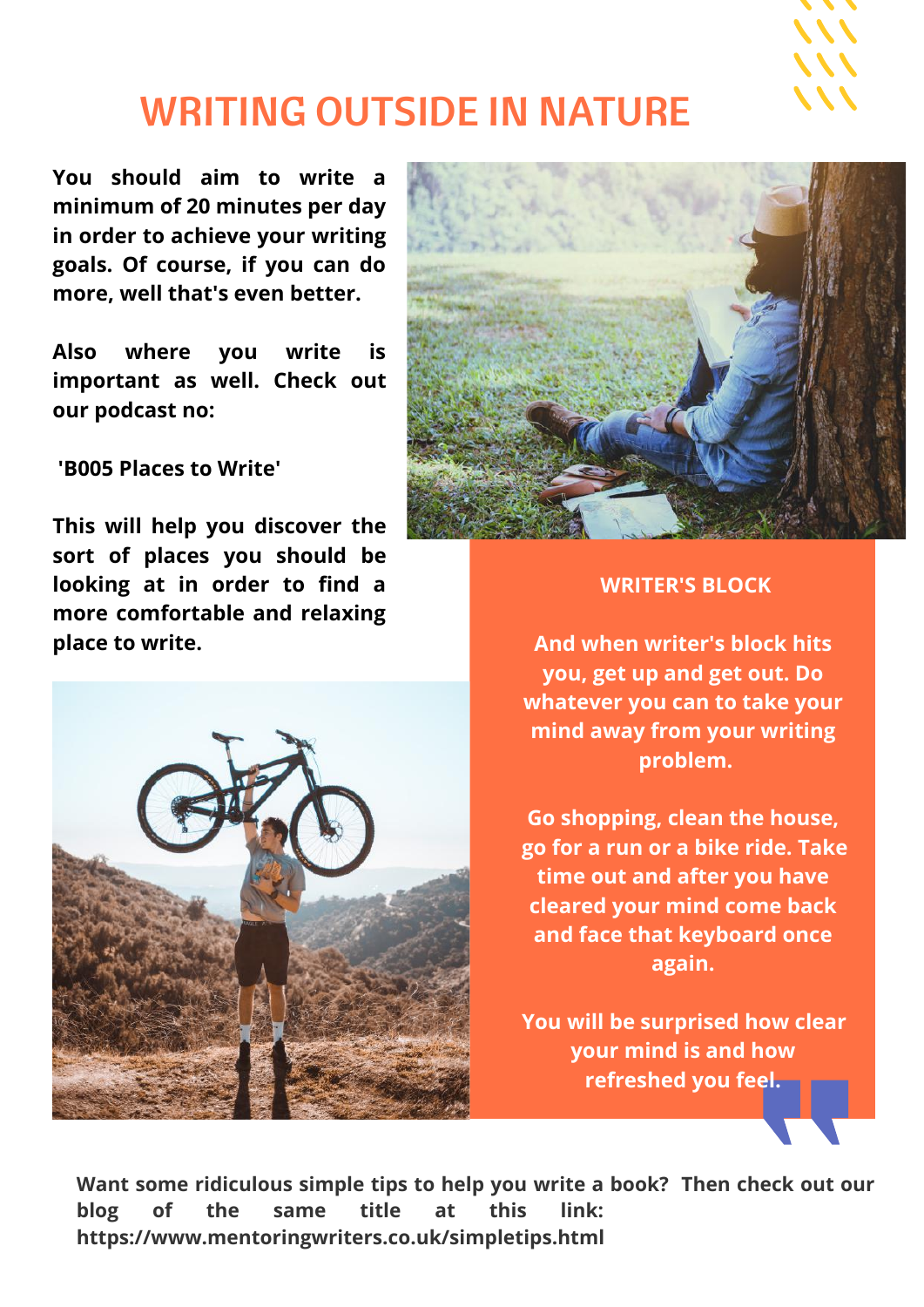#### LISTEN TO OUR PODCASTS

**In June Mentoring Writers launched the Resource Box series of podcasts. All the** episodes are aimed at offering informational tips and ideas to help all writers learn **the craft of writing. We cover all aspects of writing from the basics to techno knowledge to plotting and planning, as well as other tips and ideas which will help you along your writing journey.**

**All podcasts are available on our own website as well as other podcast outlets including Google Play, Apple Itunes, Spotify etc. Check them out now:**



#### **https://mentoringwriters.libsyn.com/website**

## **SCHOOL**

VISITS **We are all aware that school starts soon but whether we authors will be allowed to visit or not is questionable.**

**If you are fortunate to be able to attend a school then check out our Quick Tips lists below to help you get great results from your visit.**

#### **QUICK TIPS - GREAT RESULTS**

- □ STAND (if possible). This will help you make a better first impression and allows you to more easily interact with anyone passing your stand.
- □ POSTER OF YOUR BOOK COVER. This will help you stand out more and people can see from afar what you're offering.
- $\Box$  PROP UP YOUR BOOK(S). This will make for a great display of your work.
- $\Box$  "SIGNED BY AUTHOR." Along with your image, this propped up display will instantly increase the perceived value of your book.
- □ PAPERBACKS. Bring a number of paperbacks for each of your books so you're ready to sell copies to interested parties.
- $\square$  VISUAL PROPS. As your stand is for children & their parents, bring visually appealing and bookrelated props, e.g. if your book is about monkeys, bring a stuffed monkey.
- □ PINS/ TAPE/ PENS/ ETC. Just in case.
- SMILE. Bring your biggest and brightest smile.
- □ PITCH LINE. Have a pitch line ready so you can inform the interested party about your book(s) in an interesting and concise manner.